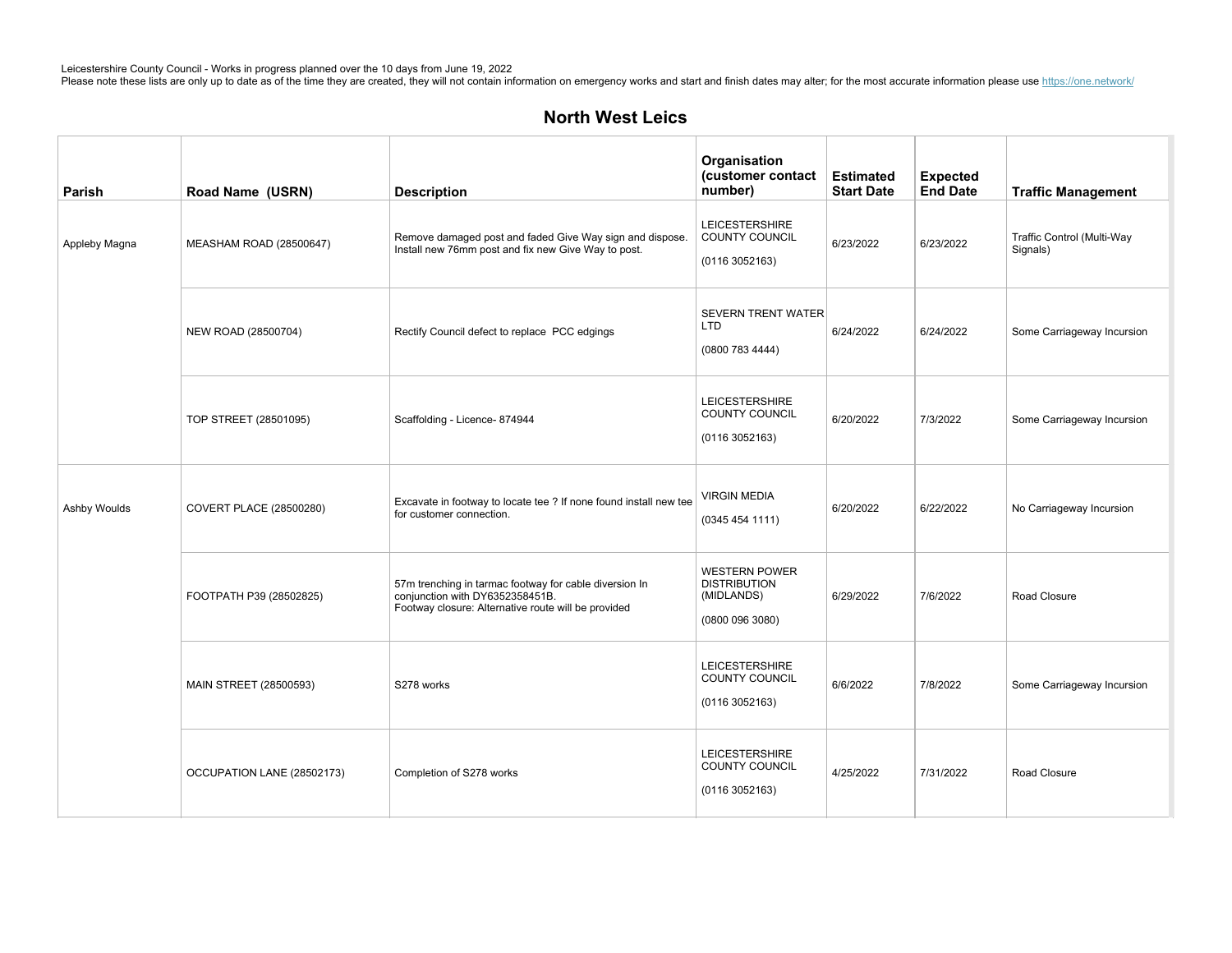| Parish            | Road Name (USRN)                 | <b>Description</b>                                                                                                                                                                       | Organisation<br>(customer contact<br>number)                                 | <b>Estimated</b><br><b>Start Date</b> | <b>Expected</b><br><b>End Date</b> | <b>Traffic Management</b>            |
|-------------------|----------------------------------|------------------------------------------------------------------------------------------------------------------------------------------------------------------------------------------|------------------------------------------------------------------------------|---------------------------------------|------------------------------------|--------------------------------------|
| Ashby Woulds      | OCCUPATION LANE (28502173)       | Completion of S278 works as per design drawing                                                                                                                                           | <b>LEICESTERSHIRE</b><br><b>COUNTY COUNCIL</b><br>(0116 3052163)             | 6/6/2022                              | 7/8/2022                           | Road Closure                         |
|                   | SPRING COTTAGE ROAD (28501794)   | 2 joint holes in tarmac footway and grass verge for cable<br>diversion In conjunction with DY6352358451A.<br>Footway closure: Alternative route will be provided                         | <b>WESTERN POWER</b><br><b>DISTRIBUTION</b><br>(MIDLANDS)<br>(0800 096 3080) | 6/29/2022                             | 7/6/2022                           | Traffic Control (Two-Way<br>Signals) |
| Ashby-de-la-Zouch | TO ROUN (28502227)               | A511 FROM JUNCTION OF HEATH LANE Install a drainage run through the stepped area of the PROW                                                                                             | <b>LEICESTERSHIRE</b><br><b>COUNTY COUNCIL</b><br>(01163052163)              | 4/11/2022                             | 9/25/2022                          | Road Closure                         |
|                   |                                  | S184 construction of site entrance to facilite Money Hill<br>development construction.<br>S278 construction of new roundabout and revised road layout<br>on A511 north of Discovery Way. | <b>LEICESTERSHIRE</b><br>COUNTY COUNCIL<br>(0116 3052163)                    | 4/11/2022                             | 11/6/2022                          | Lane Closure                         |
|                   | BERNARD VANN CRESCENT (28503610) | THE JOB IS TO CLEAR A BLOCKAGE IN A DUCT ON<br>BERNARD VANN CRESCENT<br>Footway closure: Alternative route will be provided                                                              | <b>BT</b><br>(0800 800150)                                                   | 6/17/2022                             | 6/21/2022                          | No Carriageway Incursion             |
|                   | BUTT LANE (28500183)             | Extend new 125mm PE main 6m onto development site<br>Footway closure: Pedestrian walkway will be provided                                                                                | <b>SEVERN TRENT WATER</b><br><b>LTD</b><br>(0800 783 4444)                   | 6/20/2022                             | 6/22/2022                          | Some Carriageway Incursion           |
|                   | CANTERBURY DRIVE (28500193)      | Install external meter in boundary box at depth of under 1.5<br>meters by Minimum dig with Permanent Reinstatement.<br>Footway closure: Alternative route will be provided               | <b>SEVERN TRENT WATER</b><br>LTD<br>(0800 783 4444)                          | 6/20/2022                             | 6/22/2022                          | No Carriageway Incursion             |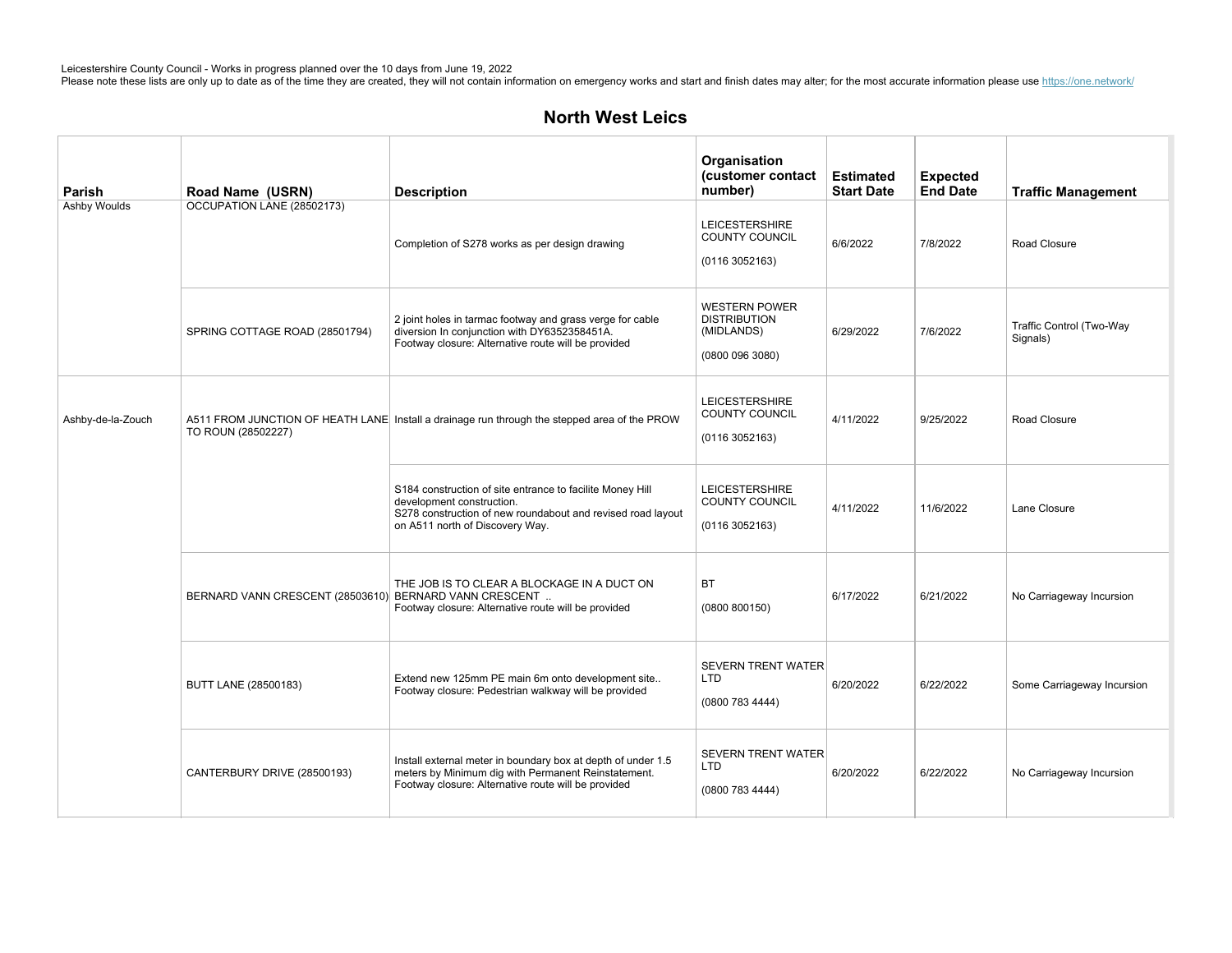| Parish            | Road Name (USRN)                 | <b>Description</b>                                                                                                                                                                                                                                      | Organisation<br>(customer contact<br>number)                    | <b>Estimated</b><br><b>Start Date</b> | <b>Expected</b><br><b>End Date</b> | <b>Traffic Management</b>            |
|-------------------|----------------------------------|---------------------------------------------------------------------------------------------------------------------------------------------------------------------------------------------------------------------------------------------------------|-----------------------------------------------------------------|---------------------------------------|------------------------------------|--------------------------------------|
| Ashby-de-la-Zouch | <b>CLARENCE PLACE (28503546)</b> | Build 1 precast chamber in 915mm x 445mm x 965mm deep in   BT<br>Footway.<br>Footway closure: Pedestrian walkway will be provided                                                                                                                       | (0800 800150)                                                   | 6/16/2022                             | 6/20/2022                          | Some Carriageway Incursion           |
|                   | FOOTPATH P12 (28502797)          | PROW Closure - Development Works                                                                                                                                                                                                                        | <b>LEICESTERSHIRE</b><br>COUNTY COUNCIL<br>(01163052163)        | 9/27/2021                             | 9/27/2022                          | Road Closure                         |
|                   | HOLLAND CRESCENT (28503547)      | Constructing Jointing Chamber Modular Number 104.<br>Footway closure: Pedestrian walkway will be provided                                                                                                                                               | <b>BT</b><br>(0800 800150)                                      | 6/16/2022                             | 6/20/2022                          | Some Carriageway Incursion           |
|                   | LOWER CHURCH STREET (28500588)   | Scaffolding - Licence- 872909                                                                                                                                                                                                                           | <b>LEICESTERSHIRE</b><br><b>COUNTY COUNCIL</b><br>(01163052163) | 5/27/2022                             | 6/23/2022                          | Some Carriageway Incursion           |
|                   | <b>MARKET STREET (28500620)</b>  | Scaffolding - Licence- 873056                                                                                                                                                                                                                           | <b>LEICESTERSHIRE</b><br><b>COUNTY COUNCIL</b><br>(01163052163) | 6/6/2022                              | 6/19/2022                          | Some Carriageway Incursion           |
|                   | SANDTOP CLOSE (28500898)         | Gas mains replacement works - abandon 232m of 4"DI and<br>replace with 232m of 63mm and 75mm PE using insertion<br>techniques including a II transfers and relays - EMGA222024.<br>Footway closure: Alternative route will be provided                  | <b>CADENT GAS LIMITED</b><br>(0800 389 8000)                    | 6/20/2022                             | 7/27/2022                          | Some Carriageway Incursion           |
|                   | SMISBY ROAD (28500943)           | Full reconstruction of exisitng junction, replacement of existing<br>kerbs, with kerb drains either side of Dairy Lane. Complete<br>replacement of surface course over full width of Smisby Road<br>from junction of Marlborough Way and Tournament Way | <b>LEICESTERSHIRE</b><br>COUNTY COUNCIL<br>(01163052163)        | 5/9/2022                              | 7/8/2022                           | Traffic Control (Two-Way<br>Signals) |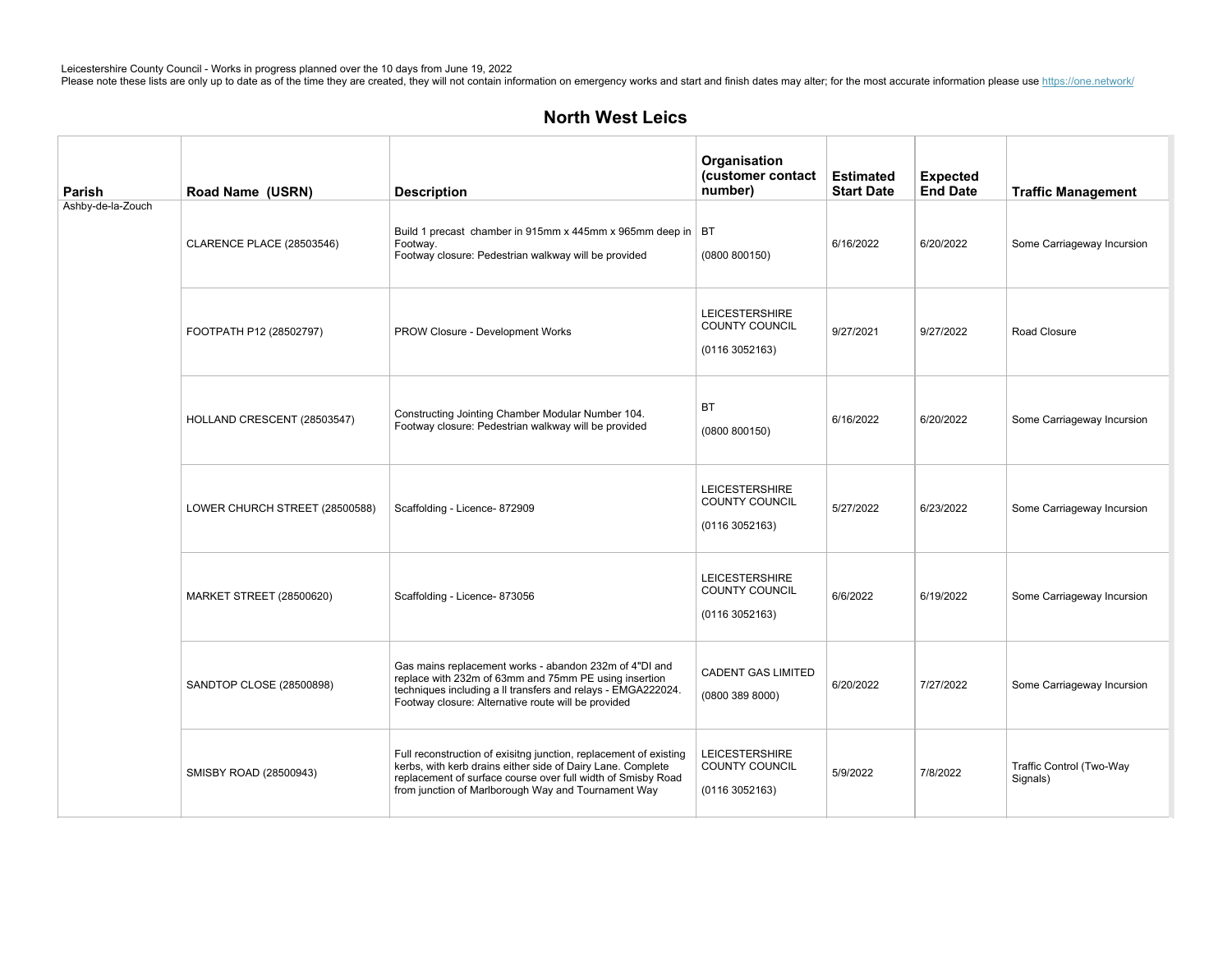| Parish            | Road Name (USRN)                 | <b>Description</b>                                                                                                       | Organisation<br>(customer contact<br>number)               | <b>Estimated</b><br><b>Start Date</b> | <b>Expected</b><br><b>End Date</b> | <b>Traffic Management</b>            |
|-------------------|----------------------------------|--------------------------------------------------------------------------------------------------------------------------|------------------------------------------------------------|---------------------------------------|------------------------------------|--------------------------------------|
| Ashby-de-la-Zouch | THE CALLIS (28501046)            | investigate any potential damage to the 7 bar Pipeline.<br>Footway closure: Alternative route will be provided           | <b>CADENT GAS LIMITED</b><br>(0800 389 8000)               | 6/20/2022                             | 6/24/2022                          | Traffic Control (Two-Way<br>Signals) |
|                   | <b>TOURNAMENT WAY (28502026)</b> | * Hydrant Renew.<br>Footway closure: Pedestrian walkway will be provided                                                 | <b>SEVERN TRENT WATER</b><br><b>LTD</b><br>(0800 783 4444) | 6/17/2022                             | 6/21/2022                          | Traffic Control (Give and Take)      |
|                   | WILLESLEY GARDENS (28501170)     | ShortCommPipe Renew 25mm with Trailer.<br>Footway closure: Alternative route will be provided                            | <b>SEVERN TRENT WATER</b><br><b>LTD</b><br>(0800 783 4444) | 6/23/2022                             | 6/27/2022                          | Some Carriageway Incursion           |
|                   | WINDMILL CLOSE (28501187)        | Skip - Licence- 874363                                                                                                   | <b>LEICESTERSHIRE</b><br>COUNTY COUNCIL<br>(01163052163)   | 6/15/2022                             | 6/21/2022                          | Some Carriageway Incursion           |
| Bardon            | BARDON ROAD (28503287)           | Construction of S278 works, Ecluding Surfacing to carriageway.<br>Kerbs, pavement widening, gullies and adjacent footway | <b>LEICESTERSHIRE</b><br>COUNTY COUNCIL<br>(01163052163)   | 6/27/2022                             | 7/8/2022                           | Traffic Control (Two-Way<br>Signals) |
|                   |                                  | PAA for site investigation works as part of roundabout<br>improvement scheme                                             | <b>LEICESTERSHIRE</b><br>COUNTY COUNCIL<br>(01163052163)   | 6/1/2022                              | 9/30/2022                          | Road Closure                         |
| Belton            | SWANNYMOTE ROAD (28501014)       | 1, Install 5m of 1 way poly duct in Verge                                                                                | <b>BT</b><br>(0800 800150)                                 | 6/27/2022                             | 6/28/2022                          | Traffic Control (Two-Way<br>Signals) |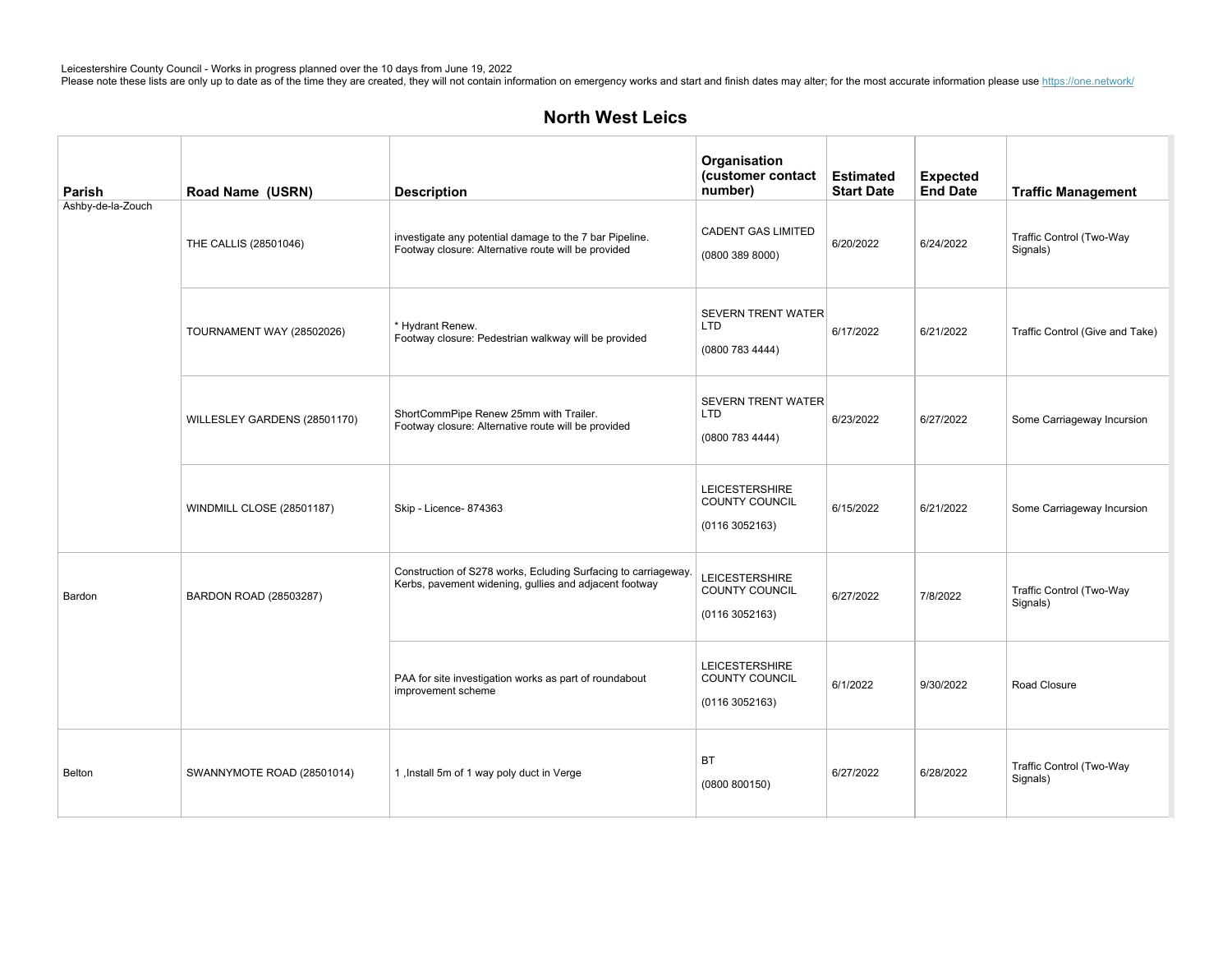| Parish              | Road Name (USRN)              | <b>Description</b>                                                         | Organisation<br>(customer contact<br>number)               | <b>Estimated</b><br><b>Start Date</b> | <b>Expected</b><br><b>End Date</b> | <b>Traffic Management</b>              |
|---------------------|-------------------------------|----------------------------------------------------------------------------|------------------------------------------------------------|---------------------------------------|------------------------------------|----------------------------------------|
| Breedon on the Hill | ASHBY ROAD (28500036)         | Surface d (Surface Dressing)                                               | LEICESTERSHIRE<br>COUNTY COUNCIL<br>(01163052163)          | 6/20/2022                             | 6/20/2022                          | Traffic Control (Stop/Go Boards)       |
|                     | MAIN STREET (28500592)        | Scaffolding - Licence- 872595                                              | <b>LEICESTERSHIRE</b><br>COUNTY COUNCIL<br>(01163052163)   | 6/9/2022                              | 6/22/2022                          | Some Carriageway Incursion             |
| Castle Donington    | BROAD RUSHES (28502197)       | <b>Topographical Survey</b>                                                | <b>SEVERN TRENT WATER</b><br><b>LTD</b><br>(0800 783 4444) | 6/20/2022                             | 6/22/2022                          | Traffic Control (Multi-Way<br>Signals) |
|                     | DISEWORTH ROAD (28500308)     | <b>Topographical Survey</b>                                                | <b>SEVERN TRENT WATER</b><br><b>LTD</b><br>(0800 783 4444) | 6/23/2022                             | 6/23/2022                          | Traffic Control (Multi-Way<br>Signals) |
|                     | <b>HIGH STREET (28500468)</b> | <b>Topographical Survey</b>                                                | <b>SEVERN TRENT WATER</b><br><b>LTD</b><br>(0800 783 4444) | 6/23/2022                             | 6/23/2022                          | Traffic Control (Multi-Way<br>Signals) |
|                     | HILL TOP (28500474)           | 2nd TL head for Main order number LB530A6W-1245404A<br>Outside 11B Hilltop | <b>SEVERN TRENT WATER</b><br><b>LTD</b><br>(0800 783 4444) | 6/23/2022                             | 6/23/2022                          | Traffic Control (Multi-Way<br>Signals) |
|                     |                               | <b>Topographical Survey</b>                                                | <b>SEVERN TRENT WATER</b><br>LTD<br>(0800 783 4444)        | 6/24/2022                             | 6/24/2022                          | Traffic Control (Two-Way<br>Signals)   |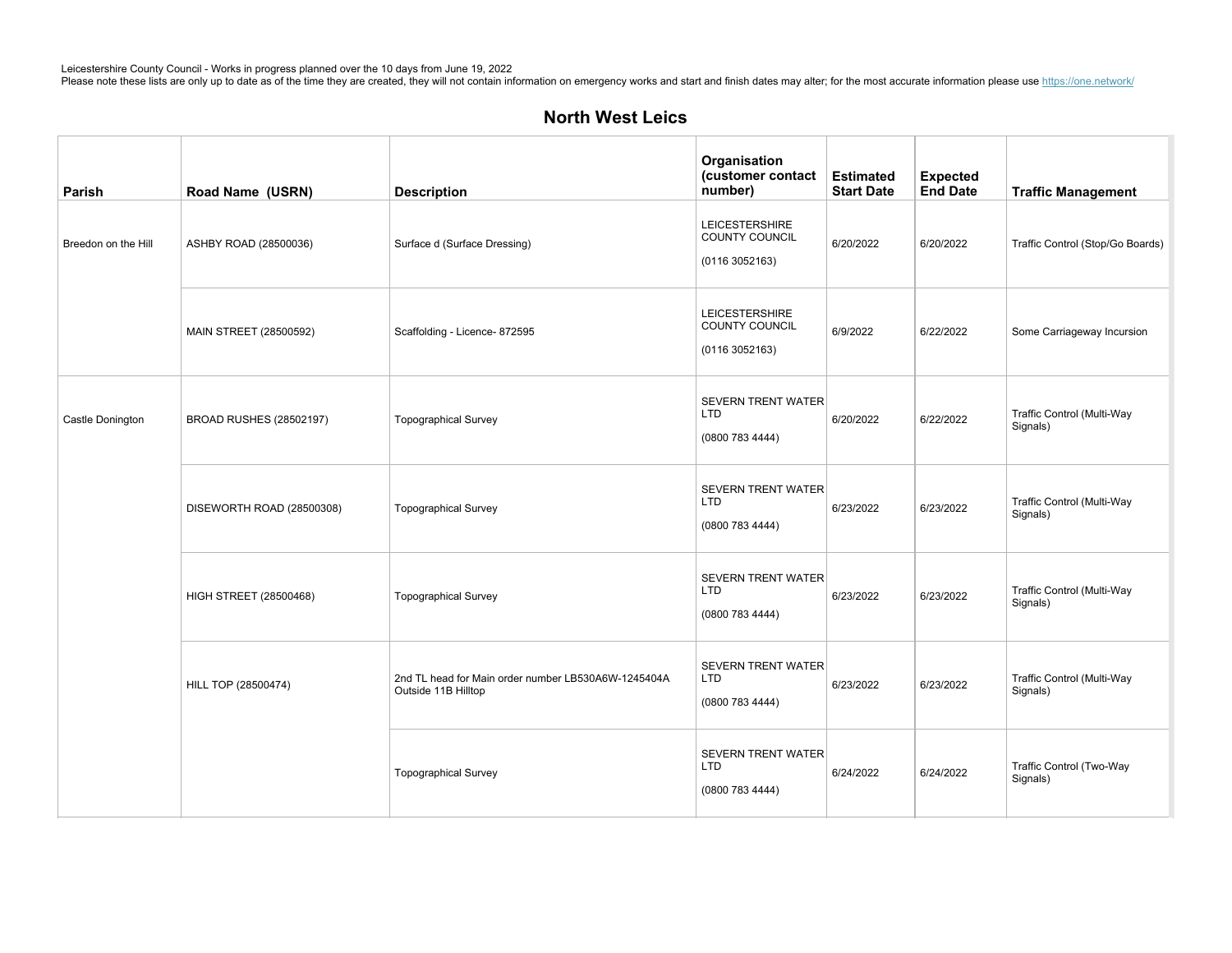| Parish           | Road Name (USRN)              | <b>Description</b>                                                                                                         | Organisation<br>(customer contact<br>number)                               | <b>Estimated</b><br><b>Start Date</b> | <b>Expected</b><br><b>End Date</b> | <b>Traffic Management</b>              |
|------------------|-------------------------------|----------------------------------------------------------------------------------------------------------------------------|----------------------------------------------------------------------------|---------------------------------------|------------------------------------|----------------------------------------|
| Castle Donington | SHIELDS CRESCENT (28500927)   | Urgent excavation in highway to locate and repair LV cable<br>fault<br>Footway closure: Alternative route will be provided | <b>WESTERN POWER</b><br><b>DISTRIBUTION</b><br>(MIDLANDS)<br>(08000963080) | 6/14/2022                             | 6/20/2022                          | Some Carriageway Incursion             |
|                  | STATION ROAD (28500982)       | <b>Topographical Survey</b>                                                                                                | <b>SEVERN TRENT WATER</b><br>LTD<br>(0800 783 4444)                        | 6/20/2022                             | 6/22/2022                          | Traffic Control (Multi-Way<br>Signals) |
|                  | THE SPITTAL (28500957)        | 2x S50 for foul connection and installtion of 230m of new<br>storm/surface drain and inspection chambers                   | <b>LEICESTERSHIRE</b><br>COUNTY COUNCIL<br>(01163052163)                   | 3/21/2022                             | 6/26/2022                          | Some Carriageway Incursion             |
| Charley          | ABBEY ROAD (28500003)         | Trunk Hydrant Install In-line                                                                                              | <b>SEVERN TRENT WATER</b><br><b>LTD</b><br>(0800 783 4444)                 | 6/13/2022                             | 6/24/2022                          | Traffic Control (Two-Way<br>Signals)   |
|                  | <b>WARREN LANE (28501142)</b> | Install 57m of 1 way poly duct in Verge                                                                                    | <b>BT</b><br>(0800 800150)                                                 | 6/27/2022                             | 6/28/2022                          | Road Closure                           |
| Chilcote         | NO MANS HEATH ROAD (28500719) | Replace 1 jointbox frame and cover(s) (725mm x 225mm) in<br>Footway                                                        | <b>BT</b><br>(0800 800150)                                                 | 6/20/2022                             | 6/22/2022                          | Road Closure                           |
| Coalville        | ASHBY ROAD (28501705)         | PAA for site investigation works as part of roundabout<br>improvement scheme                                               | <b>LEICESTERSHIRE</b><br>COUNTY COUNCIL<br>(01163052163)                   | 6/1/2022                              | 9/30/2022                          | Road Closure                           |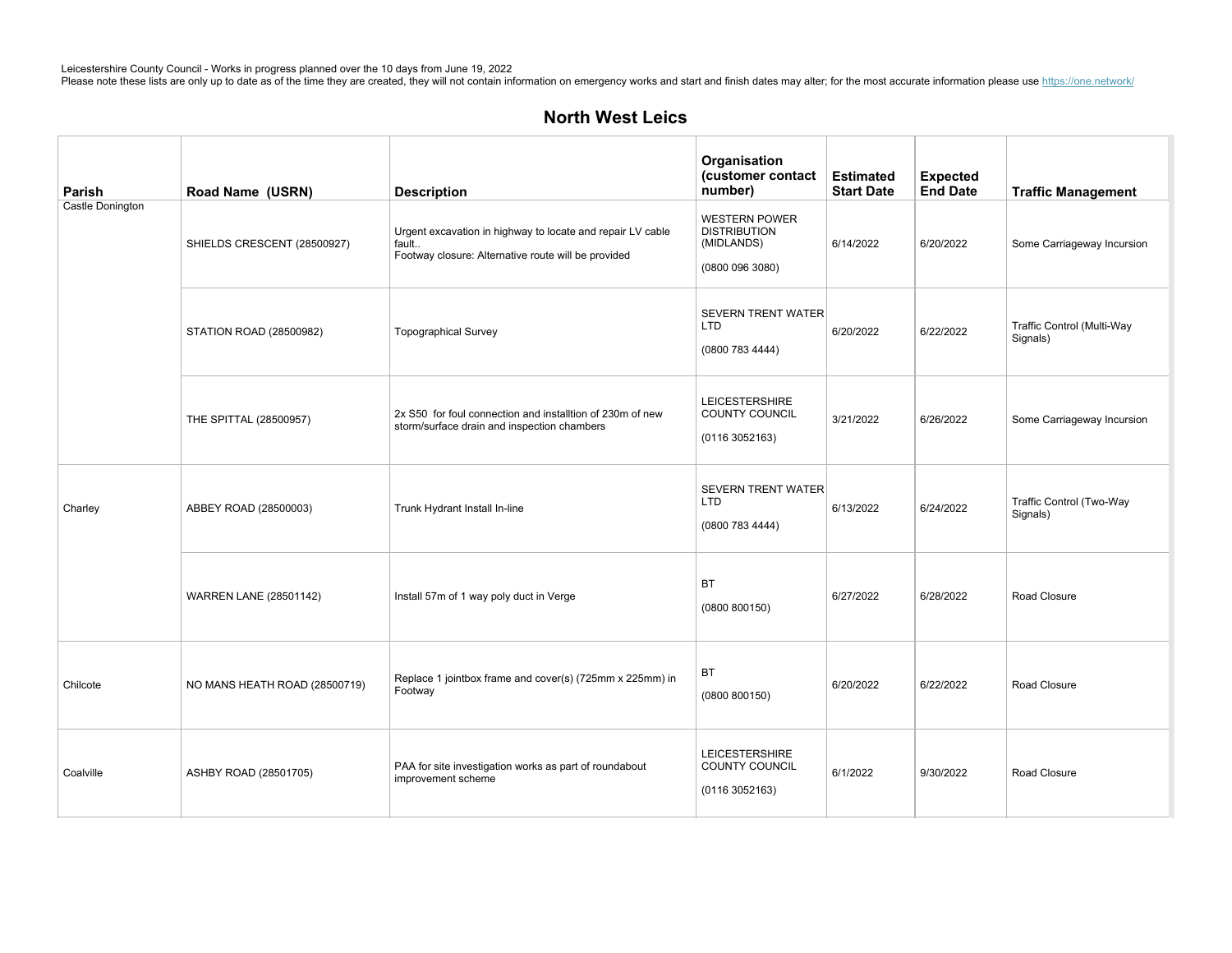# **North West Leics**

| Parish    | Road Name (USRN)           | <b>Description</b>                                                                                                           | Organisation<br>(customer contact<br>number)               | <b>Estimated</b><br><b>Start Date</b> | <b>Expected</b><br><b>End Date</b> | <b>Traffic Management</b>              |
|-----------|----------------------------|------------------------------------------------------------------------------------------------------------------------------|------------------------------------------------------------|---------------------------------------|------------------------------------|----------------------------------------|
| Coalville | ATLAS ROAD (28500067)      | Traffic light head only.<br>Footway closure: Alternative route will be provided                                              | <b>BT</b><br>(0800 800150)                                 | 6/23/2022                             | 6/27/2022                          | Traffic Control (Multi-Way<br>Signals) |
|           | BARDON ROAD (28500080)     | * *FC - DLO - REPLACEMENT OF DEFECTIVE MANHOLE<br><b>FRAME AND COVER</b>                                                     | <b>SEVERN TRENT WATER</b><br>LTD<br>(0800 783 4444)        | 6/19/2022                             | 6/19/2022                          | Traffic Control (Two-Way<br>Signals)   |
|           |                            | PAA for site investigation works as part of roundabout<br>improvement scheme                                                 | <b>LEICESTERSHIRE</b><br>COUNTY COUNCIL<br>(01163052163)   | 6/1/2022                              | 9/30/2022                          | Road Closure                           |
|           | BEECH TREE ROAD (28501817) | 6m duct laying                                                                                                               | <b>BT</b><br>(0800 800150)                                 | 6/16/2022                             | 6/20/2022                          | No Carriageway Incursion               |
|           | BELVOIR ROAD (28500105)    | replace missing blocks.<br>Footway closure: Alternative route will be provided                                               | <b>SEVERN TRENT WATER</b><br>LTD<br>(08007834444)          | 6/23/2022                             | 6/24/2022                          | No Carriageway Incursion               |
|           | BLACKWOOD (28500125)       | Part of Water mains resilience / reinforcement scheme                                                                        | <b>SEVERN TRENT WATER</b><br><b>LTD</b><br>(0800 783 4444) | 1/1/2022                              | 10/31/2022                         | Road Closure                           |
|           |                            | Replace 1 jointbox frame and cover(s) (2315mm x 737mm) in<br>Footway.<br>Footway closure: Alternative route will be provided | BT<br>(0800 800150)                                        | 6/17/2022                             | 6/20/2022                          | Some Carriageway Incursion             |

BRADGATEDRIVE(28500144) Alltermsandconditionsapplyincludingearlyupliftifrequired.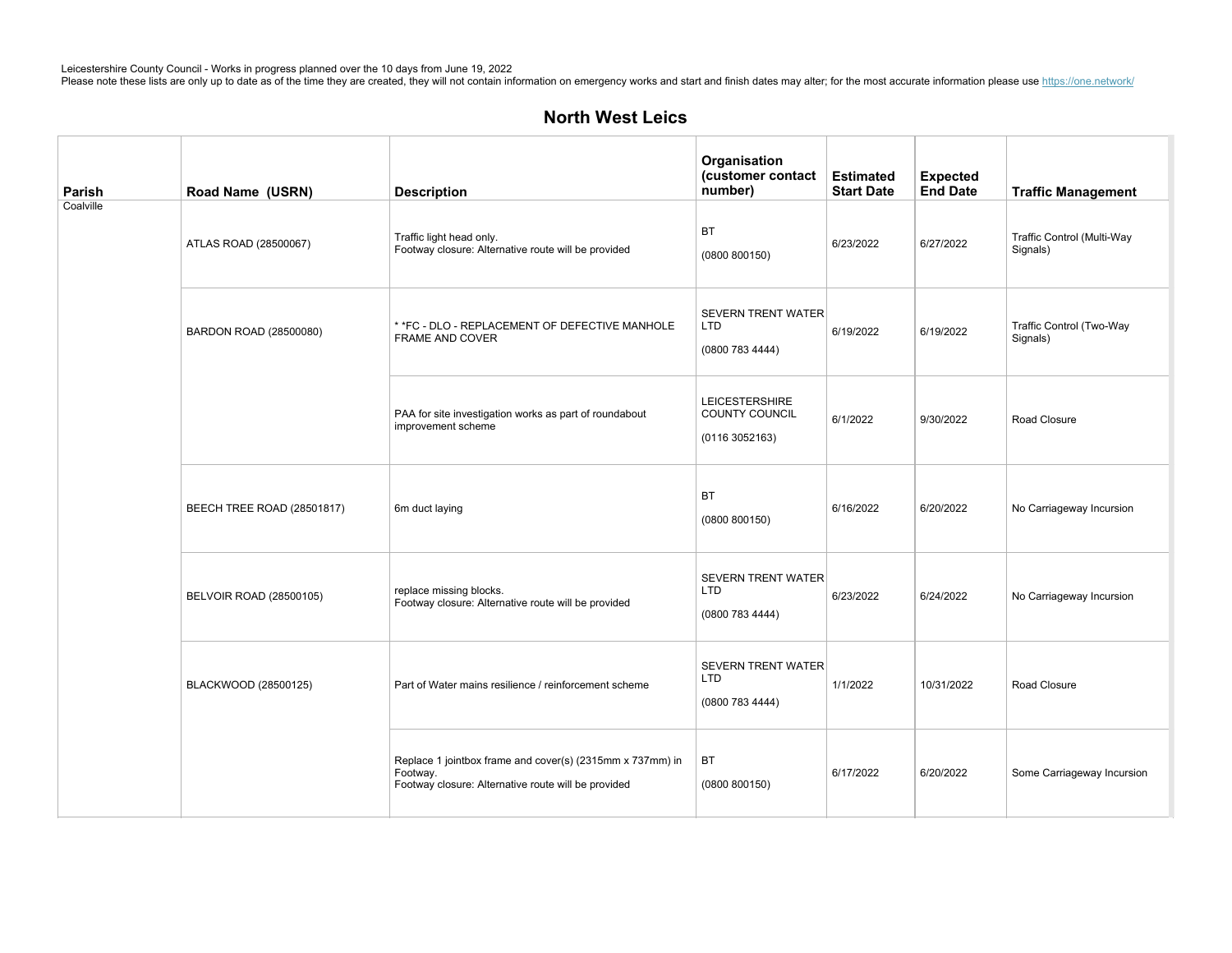| Parish    | Road Name (USRN)           | <b>Description</b>                                                                                                                           | Organisation<br>(customer contact<br>number)                                 | <b>Estimated</b><br><b>Start Date</b> | <b>Expected</b><br><b>End Date</b> | <b>Traffic Management</b>              |
|-----------|----------------------------|----------------------------------------------------------------------------------------------------------------------------------------------|------------------------------------------------------------------------------|---------------------------------------|------------------------------------|----------------------------------------|
| Coalville | BRADGATE DRIVE (28500144)  | All terms and conditions apply including early uplift if required.<br>Must be placed outside 208. Valid from 21/6/22 until 27/6/22.          | <b>LEICESTERSHIRE</b><br>COUNTY COUNCIL<br>(01163052163)                     | 6/21/2022                             | 6/27/2022                          | Some Carriageway Incursion             |
|           | BROOM LEYS ROAD (28500168) | PAA for site investigation works as part of junction improvement COUNTY COUNCIL<br>scheme                                                    | <b>LEICESTERSHIRE</b><br>(0116 3052163)                                      | 6/1/2022                              | 9/30/2022                          | Road Closure                           |
|           |                            | Water mains resilience / reinforcement scheme                                                                                                | <b>SEVERN TRENT WATER</b><br><b>LTD</b><br>(0800 783 4444)                   | 1/1/2022                              | 10/31/2022                         | Road Closure                           |
|           | CHISWELL DRIVE (28503111)  | 1 joint hole in tarmac footway and 5m trenching in tarmac<br>footway for new supply.<br>Footway closure: Alternative route will be provided  | <b>WESTERN POWER</b><br><b>DISTRIBUTION</b><br>(MIDLANDS)<br>(0800 096 3080) | 6/22/2022                             | 6/29/2022                          | No Carriageway Incursion               |
|           | CLARKE ROAD (28500251)     | All terms and conditions apply including early uplift if required.<br>Must be placed outside number 15. Valid from 15/6/22 until<br>21/6/22. | <b>LEICESTERSHIRE</b><br>COUNTY COUNCIL<br>(0116 3052163)                    | 6/15/2022                             | 6/21/2022                          | Some Carriageway Incursion             |
|           | COMET WAY (28500263)       | 150m duct overlay 2x core dills.<br>Footway closure: Alternative route will be provided                                                      | <b>BT</b><br>(0800 800150)                                                   | 6/23/2022                             | 6/29/2022                          | Traffic Control (Multi-Way<br>Signals) |
|           |                            | Replace 1 jointbox frame and cover(s) (1310mm x 610mm) in<br>Footway.<br>Footway closure: Pedestrian walkway will be provided                | BT<br>(0800 800150)                                                          | 6/16/2022                             | 6/20/2022                          | Traffic Control (Give and Take)        |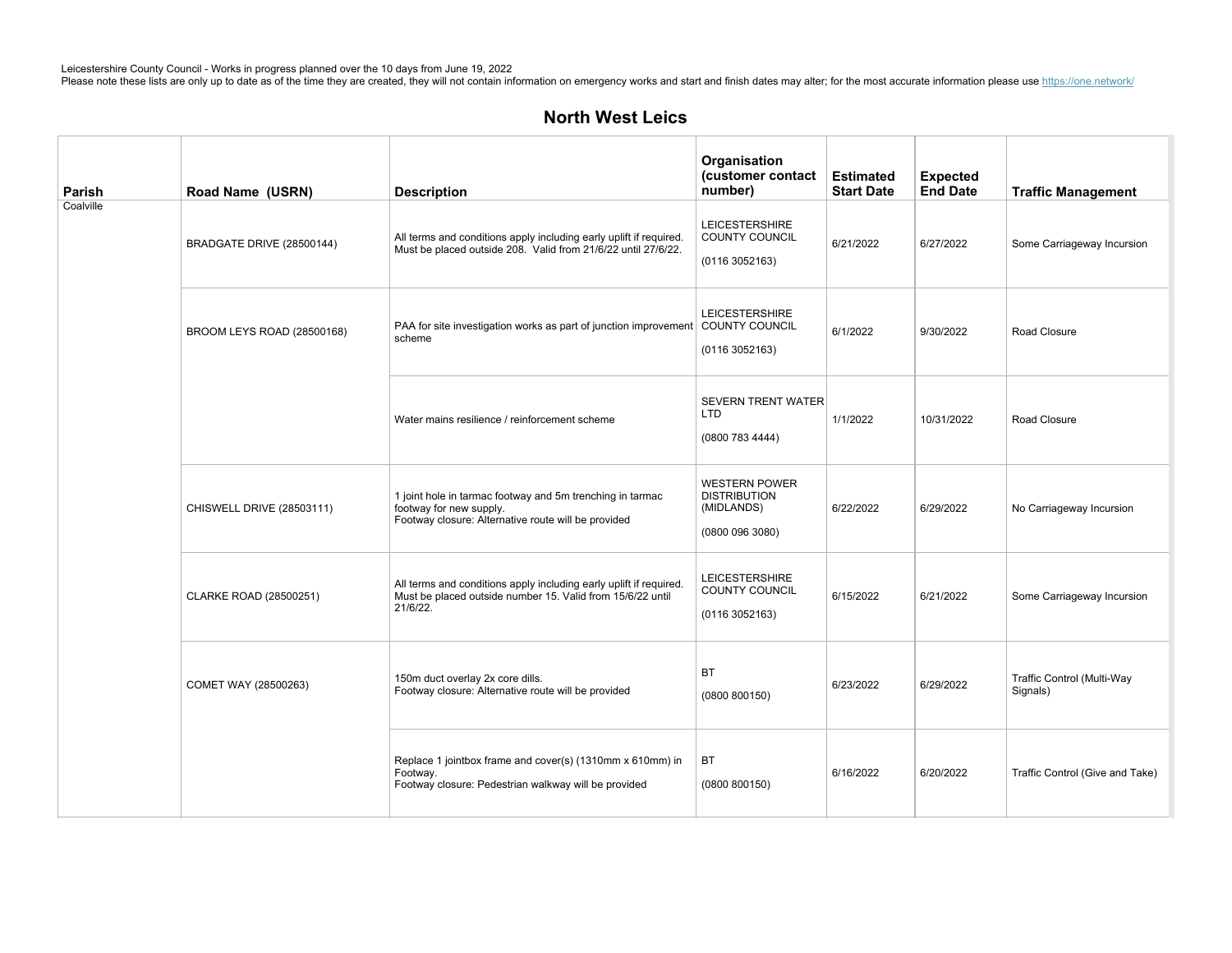| Parish    | Road Name (USRN)                  | <b>Description</b>                                                                                                    | Organisation<br>(customer contact<br>number)                    | <b>Estimated</b><br><b>Start Date</b> | <b>Expected</b><br><b>End Date</b> | <b>Traffic Management</b>            |
|-----------|-----------------------------------|-----------------------------------------------------------------------------------------------------------------------|-----------------------------------------------------------------|---------------------------------------|------------------------------------|--------------------------------------|
| Coalville | DAUPHINE CLOSE (28500294)         | ShortCommPipe Renew 25mm with Trailer.<br>Footway closure: Alternative route will be provided                         | <b>SEVERN TRENT WATER</b><br>LTD<br>(0800 783 4444)             | 6/17/2022                             | 6/21/2022                          | Traffic Control (Give and Take)      |
|           | FOOTPATH BRIDLEWAY O22 (28502673) | Prow closure to facilitate the crossing with 710mm trunk main.<br>Footway closure: Alternative route will be provided | <b>SEVERN TRENT WATER</b><br><b>LTD</b><br>(0800 783 4444)      | 4/19/2022                             | 10/16/2022                         | Road Closure                         |
|           | FOOTPATH N59 (28502594)           | Footpath closure for new commercial development<br><b>NWL0507</b>                                                     | <b>LEICESTERSHIRE</b><br><b>COUNTY COUNCIL</b><br>(01163052163) | 2/27/2020                             | 7/3/2022                           | Road Closure                         |
|           | FOOTPATH O3 (28502649)            | Emergency Footpath Closure due to collapsing wall                                                                     | <b>LEICESTERSHIRE</b><br>COUNTY COUNCIL<br>(01163052163)        | 4/8/2022                              | 10/7/2022                          | Road Closure                         |
|           | FOREST ROAD (28500366)            | * Trunk Sluice Valve Repair * Visible leak                                                                            | <b>SEVERN TRENT WATER</b><br><b>LTD</b><br>(0800 783 4444)      | 3/28/2022                             | 8/31/2022                          | Traffic Control (Two-Way<br>Signals) |
|           | GRANGE ROAD (28503710)            | PAA for site investigation works as part of roundabout<br>improvement scheme                                          | <b>LEICESTERSHIRE</b><br>COUNTY COUNCIL<br>(01163052163)        | 6/1/2022                              | 9/30/2022                          | Road Closure                         |
|           | GREENFIELDS DRIVE (28500407)      | To facilitate the installation of 600mm pipeline across junction of LTD<br>Greenfield                                 | SEVERN TRENT WATER<br>(0800 783 4444)                           | 6/23/2022                             | 9/5/2022                           | Some Carriageway Incursion           |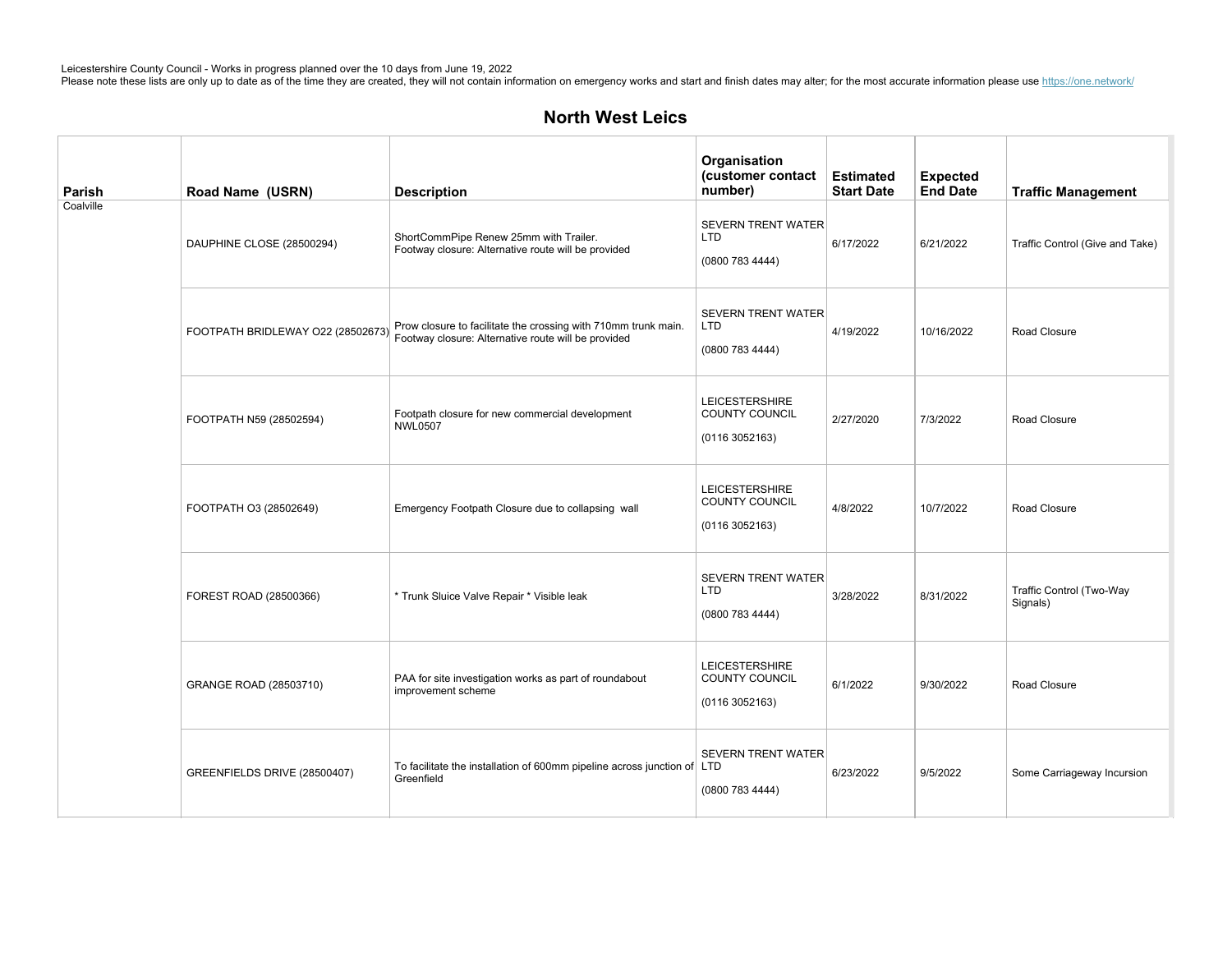| Parish    | Road Name (USRN)            | <b>Description</b>                                                                                                                                                                                                         | Organisation<br>(customer contact<br>number)                     | <b>Estimated</b><br><b>Start Date</b> | <b>Expected</b><br><b>End Date</b> | <b>Traffic Management</b>       |
|-----------|-----------------------------|----------------------------------------------------------------------------------------------------------------------------------------------------------------------------------------------------------------------------|------------------------------------------------------------------|---------------------------------------|------------------------------------|---------------------------------|
| Coalville | HIGHFIELD STREET (28500469) | GAS MAINS REPLACEMENT WORKS - LAY 577M X<br>90/125MM MDPE BY INSERTION / ABANDON 577M X 100mm<br>DI MAIN / RENEW AND TRANSFER ALL EXISTIN G<br>SERVICES / 15 CONNECTIONS                                                   | <b>CADENT GAS LIMITED</b><br>(0800 389 8000)                     | 2/14/2022                             | 7/22/2022                          | Road Closure                    |
|           | JACKSON STREET (28500511)   | 40.55m2 cw - Please patch 4 areas<br>Patch 1 - 2m x 1m Patch 2 - 28m x 1.2m Patch 3 - 2.5m x<br>0.7m & Patch 4 - 4m x 0.8m (CWAY Deterioration)                                                                            | <b>LEICESTERSHIRE</b><br><b>COUNTY COUNCIL</b><br>(0116 3052163) | 6/22/2022                             | 6/23/2022                          | Traffic Control (Give and Take) |
|           | MEADOW LANE (28500634)      | Rolling road closure to facilitate installation of 600mm ductile<br>iron trunk main installation of multiple cros comnections and FH   LTD<br>and SV installations.<br>Footway closure: Alternative route will be provided | <b>SEVERN TRENT WATER</b><br>(0800 783 4444)                     | 4/4/2022                              | 7/19/2022                          | Road Closure                    |
|           |                             | Water Mains resilience / reinforcement scheme                                                                                                                                                                              | <b>SEVERN TRENT WATER</b><br>LTD<br>(0800 783 4444)              | 1/1/2022                              | 10/31/2022                         | Road Closure                    |
|           | NORTH AVENUE (28500724)     | 1, Install 22m of 1 way poly duct in Footway.<br>Footway closure: Alternative route will be provided                                                                                                                       | <b>BT</b><br>(0800 800150)                                       | 6/17/2022                             | 6/21/2022                          | Some Carriageway Incursion      |
|           | SCOTLANDS ROAD (28500912)   | All terms and conditions apply including early uplift if required.<br>Must be placed outside number 17. Valid from 17/6/22 until<br>23/6/22.                                                                               | <b>LEICESTERSHIRE</b><br><b>COUNTY COUNCIL</b><br>(0116 3052163) | 6/17/2022                             | 6/23/2022                          | Some Carriageway Incursion      |
|           | STEPHENSON WAY (28500986)   | PAA for site investigation works as part of junction improvement COUNTY COUNCIL<br>scheme                                                                                                                                  | <b>LEICESTERSHIRE</b><br>(01163052163)                           | 6/1/2022                              | 9/30/2022                          | Road Closure                    |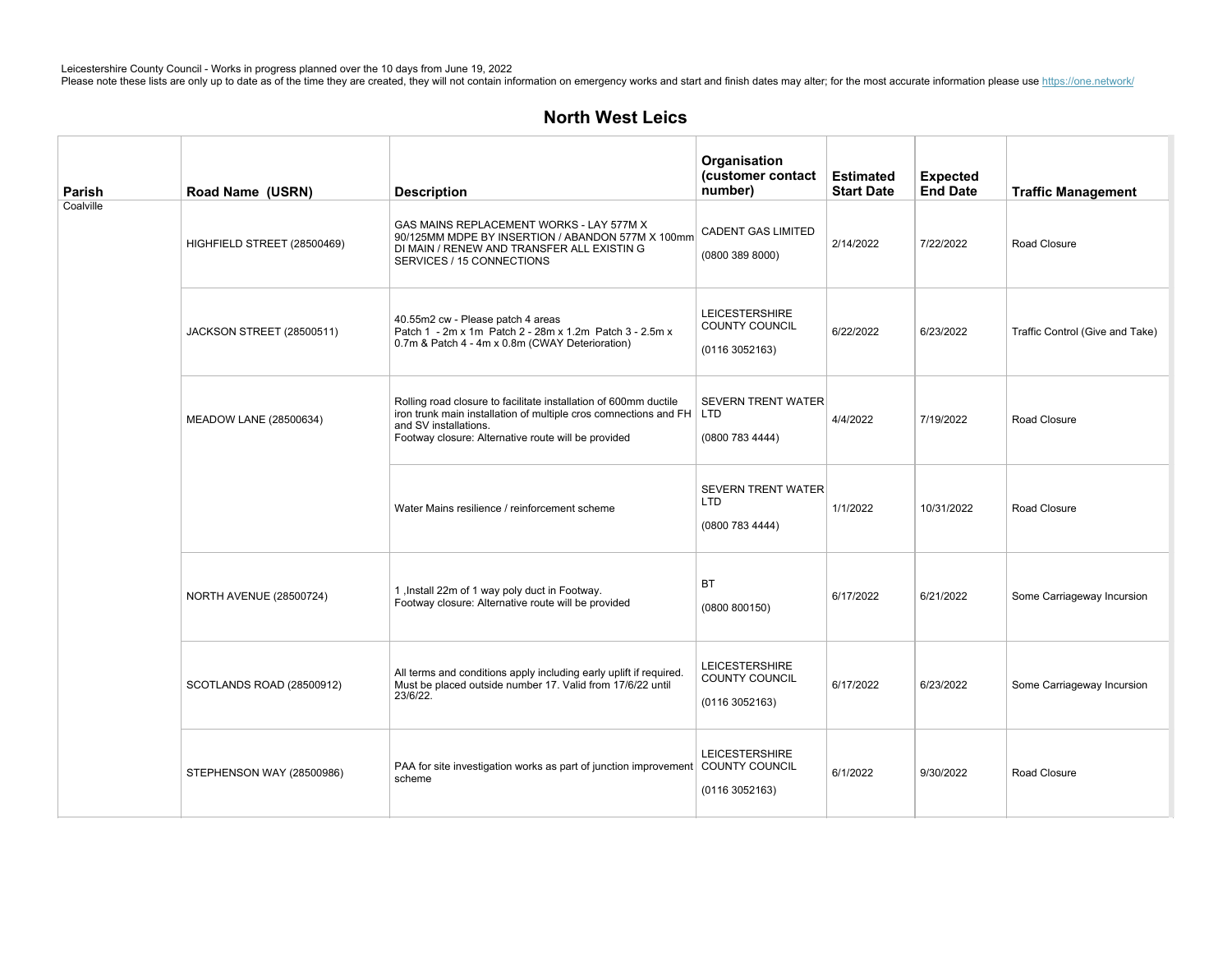| Parish    | Road Name (USRN)             | <b>Description</b>                                                                                                 | Organisation<br>(customer contact<br>number)             | <b>Estimated</b><br><b>Start Date</b> | <b>Expected</b><br><b>End Date</b> | <b>Traffic Management</b>              |
|-----------|------------------------------|--------------------------------------------------------------------------------------------------------------------|----------------------------------------------------------|---------------------------------------|------------------------------------|----------------------------------------|
| Coalville | STEPHENSON WAY (28500986)    | PAA for site investigation works as part of roundabout and dual<br>carriageway improvement scheme                  | <b>LEICESTERSHIRE</b><br>COUNTY COUNCIL<br>(01163052163) | 6/1/2022                              | 9/30/2022                          | Road Closure                           |
|           |                              | PAA for site investigation works as part of roundabout<br>improvement scheme                                       | <b>LEICESTERSHIRE</b><br>COUNTY COUNCIL<br>(01163052163) | 6/1/2022                              | 9/30/2022                          | Road Closure                           |
|           | THORNBOROUGH ROAD (28501084) | * FC - TRUST - TO REPAIR/REPLACE FRAME AND COVER                                                                   | <b>SEVERN TRENT WATER</b><br>LTD<br>(0800 783 4444)      | 6/19/2022                             | 6/19/2022                          | Road Closure                           |
|           |                              | PAA for site investigation works as part of roundabout and dual<br>carriageway improvement scheme                  | <b>LEICESTERSHIRE</b><br>COUNTY COUNCIL<br>(01163052163) | 6/1/2022                              | 9/30/2022                          | Road Closure                           |
|           | <b>VULCAN WAY (28501135)</b> | Install 15mtrs of new duct in FW/CW.<br>Footway closure: Pedestrian walkway will be provided                       | <b>BT</b><br>(0800 800150)                               | 6/23/2022                             | 6/27/2022                          | Traffic Control (Multi-Way<br>Signals) |
|           | WHITWICK ROAD (28501165)     | PAA for site investigation works as part of roundabout and dual   COUNTY COUNCIL<br>carriageway improvement scheme | <b>LEICESTERSHIRE</b><br>(01163052163)                   | 6/1/2022                              | 9/30/2022                          | Road Closure                           |
|           | WOLSEY ROAD (28501192)       | Replace 1 jointbox frame and cover(s) (915mm x 445mm) in<br>Footway                                                | ВT<br>(0800 800150)                                      | 6/17/2022                             | 6/21/2022                          | Some Carriageway Incursion             |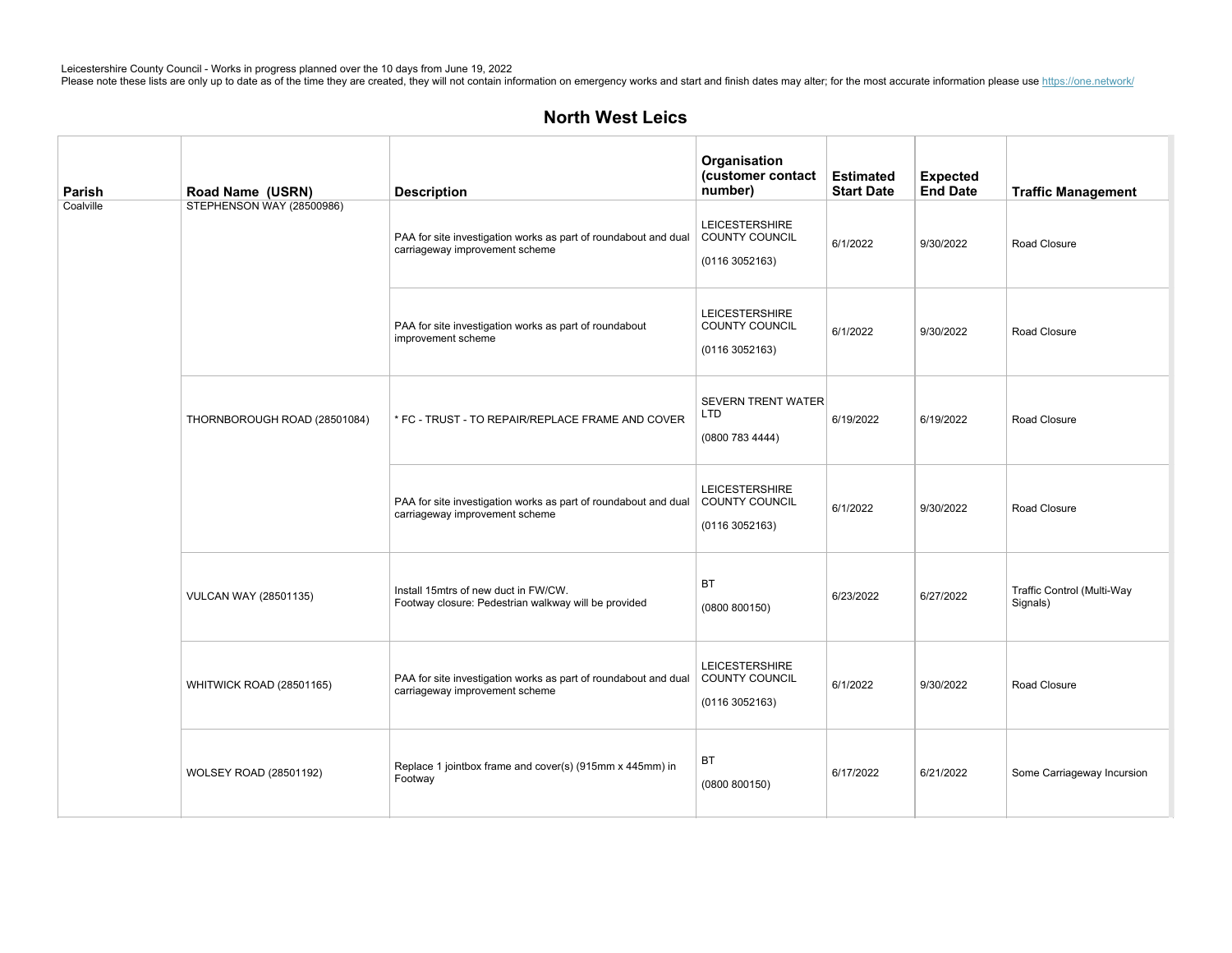| Parish                            | Road Name (USRN)           | <b>Description</b>                                                                                                                                                                                                            | Organisation<br>(customer contact<br>number)                                 | <b>Estimated</b><br><b>Start Date</b> | <b>Expected</b><br><b>End Date</b> | <b>Traffic Management</b>              |
|-----------------------------------|----------------------------|-------------------------------------------------------------------------------------------------------------------------------------------------------------------------------------------------------------------------------|------------------------------------------------------------------------------|---------------------------------------|------------------------------------|----------------------------------------|
| Coleorton                         | LOWER MOOR ROAD (28500589) | Hydrant Renew.<br>Footway closure: Alternative route will be provided                                                                                                                                                         | <b>SEVERN TRENT WATER</b><br><b>LTD</b><br>(0800 783 4444)                   | 6/22/2022                             | 6/24/2022                          | Traffic Control (Give and Take)        |
| <b>Ellistown and Battleflat</b>   | BEVERIDGE LANE (28500113)  | 4 joint holes in tarmac footway and grass verge and 1006m<br>trenching in tarmac footway and grass verge for cable diversion<br>- In conjunction with DY6352339506BC.<br>Footway closure: Pedestrian walkway will be provided | <b>WESTERN POWER</b><br><b>DISTRIBUTION</b><br>(MIDLANDS)<br>(0800 096 3080) | 6/20/2022                             | 8/19/2022                          | Traffic Control (Multi-Way<br>Signals) |
|                                   | GLOVER WAY (28503180)      | 1 joint hole in tarmac footway for cable diversion - In conjunction DISTRIBUTION<br>with DY6352339506AC.<br>Footway closure: Pedestrian walkway will be provided                                                              | <b>WESTERN POWER</b><br>(MIDLANDS)<br>(0800 096 3080)                        | 6/20/2022                             | 8/19/2022                          | Some Carriageway Incursion             |
|                                   | MIDLAND ROAD (28500660)    | Deep Sinkhole in carriageway has been barriered off for safety<br>reason. Traffic lights required to control traffic flows                                                                                                    | <b>LEICESTERSHIRE</b><br><b>COUNTY COUNCIL</b><br>(01163052163)              | 6/17/2022                             | 6/24/2022                          | Traffic Control (Multi-Way<br>Signals) |
|                                   | MOORE ROAD (28502189)      | 1 joint hole in tarmac footway and 16m trenching in tarmac<br>footway and grass verge for cable diversion - At the junction with<br>DY6352339506AB.<br>Footway closure: Pedestrian walkway will be provided                   | <b>WESTERN POWER</b><br><b>DISTRIBUTION</b><br>(MIDLANDS)<br>(0800 096 3080) | 6/20/2022                             | 8/19/2022                          | Traffic Control (Multi-Way<br>Signals) |
|                                   | REGS WAY (28501893)        | PAA for site investigation works as part of roundabout<br>improvement scheme                                                                                                                                                  | <b>LEICESTERSHIRE</b><br>COUNTY COUNCIL<br>(0116 3052163)                    | 6/1/2022                              | 9/30/2022                          | Road Closure                           |
| Hugglescote Donington<br>Le Heath | ASHBURTON ROAD (28500025)  | Traffic light head only in conjunction with DY6356007730                                                                                                                                                                      | <b>WESTERN POWER</b><br><b>DISTRIBUTION</b><br>(MIDLANDS)<br>(0800 096 3080) | 6/16/2022                             | 6/29/2022                          | Traffic Control (Multi-Way<br>Signals) |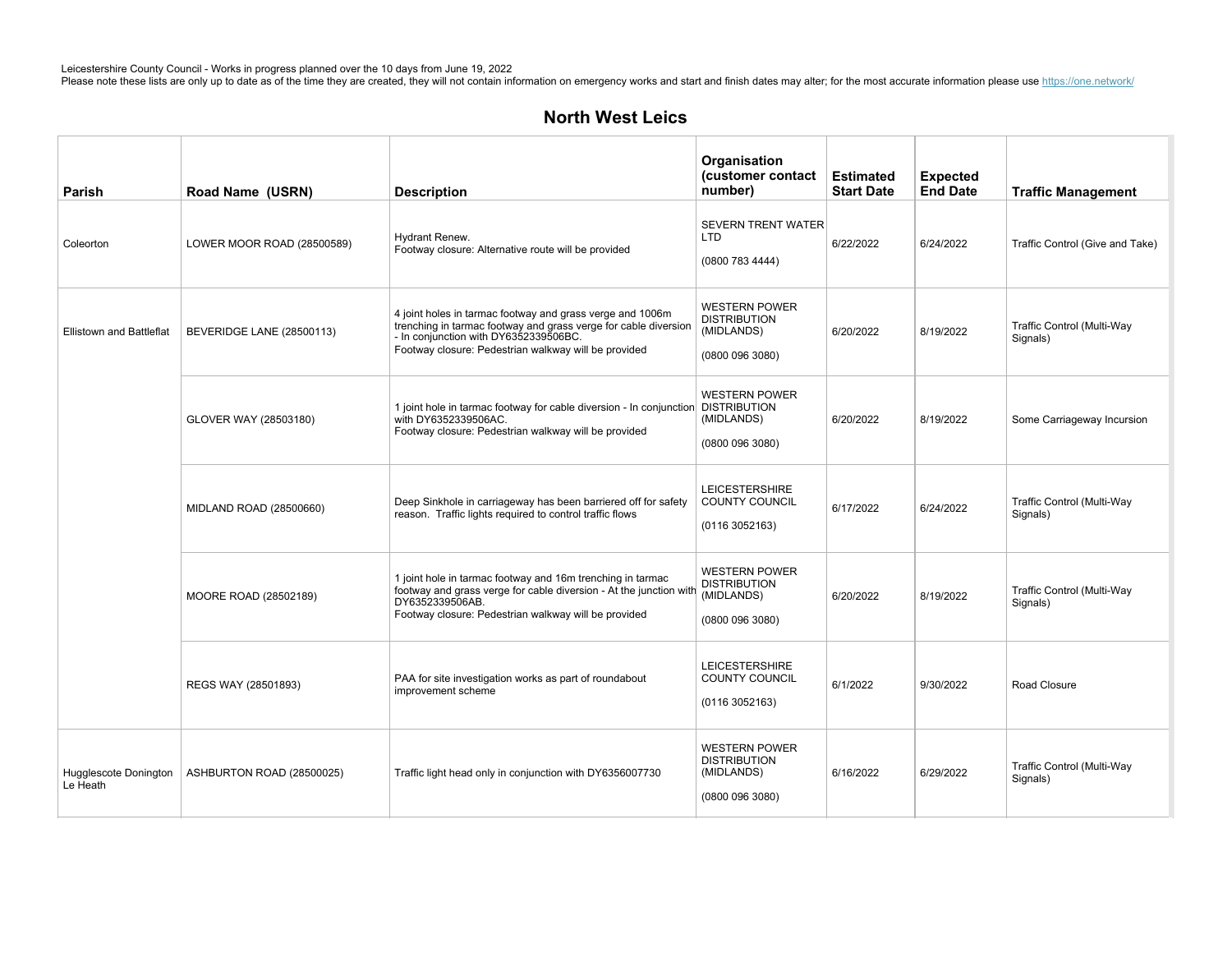| Parish                            | Road Name (USRN)                | <b>Description</b>                                                                                                                                                                 | Organisation<br>(customer contact<br>number)                                 | <b>Estimated</b><br><b>Start Date</b> | <b>Expected</b><br><b>End Date</b> | <b>Traffic Management</b>              |
|-----------------------------------|---------------------------------|------------------------------------------------------------------------------------------------------------------------------------------------------------------------------------|------------------------------------------------------------------------------|---------------------------------------|------------------------------------|----------------------------------------|
| Hugglescote Donington<br>Le Heath | CENTRAL ROAD (28500207)         | Traffic light head only in conjunction with DY6356007730                                                                                                                           | <b>WESTERN POWER</b><br><b>DISTRIBUTION</b><br>(MIDLANDS)<br>(08000963080)   | 6/16/2022                             | 6/29/2022                          | Traffic Control (Multi-Way<br>Signals) |
|                                   | <b>DENNIS STREET (28500299)</b> | Traffic light head only.<br>Footway closure: Alternative route will be provided                                                                                                    | <b>BT</b><br>(0800 800150)                                                   | 6/20/2022                             | 6/22/2022                          | Traffic Control (Multi-Way<br>Signals) |
|                                   | GRANGE ROAD (28500401)          | 3 joint holes in tarmac footway and grass verge for cable<br>diversion, supply alteration.<br>Footway closure: Pedestrian walkway will be provided                                 | <b>WESTERN POWER</b><br><b>DISTRIBUTION</b><br>(MIDLANDS)<br>(08000963080)   | 6/13/2022                             | 6/22/2022                          | Some Carriageway Incursion             |
|                                   |                                 | Dem concrete 4 box and rebuild MOD6.<br>Footway closure: Pedestrian walkway will be provided                                                                                       | BT<br>(0800 800150)                                                          | 6/20/2022                             | 6/22/2022                          | Traffic Control (Multi-Way<br>Signals) |
|                                   |                                 | Urgent excavation in highway to locate and repair HV cable<br>fault.inc 31665-m CARRIAGE WAY INCURSION BARRIERS<br>ONLY TO PREPARE FOR WORK AND STOP PEOPLE<br>PARKING IN THE AREA | <b>WESTERN POWER</b><br><b>DISTRIBUTION</b><br>(MIDLANDS)<br>(08000963080)   | 6/16/2022                             | 6/29/2022                          | Traffic Control (Multi-Way<br>Signals) |
|                                   | MANOR ROAD (28500614)           | Excavate in carriageway level f/h and reinstate to hauc spec                                                                                                                       | <b>SEVERN TRENT WATER</b><br><b>LTD</b><br>(0800 783 4444)                   | 6/20/2022                             | 6/21/2022                          | Traffic Control (Stop/Go Boards)       |
|                                   | MILL POND (28500669)            | Urgent excavation in footway to locate and repair HV cable<br>fault<br>Footway closure: Alternative route will be provided                                                         | <b>WESTERN POWER</b><br><b>DISTRIBUTION</b><br>(MIDLANDS)<br>(0800 096 3080) | 6/12/2022                             | 6/24/2022                          | Traffic Control (Give and Take)        |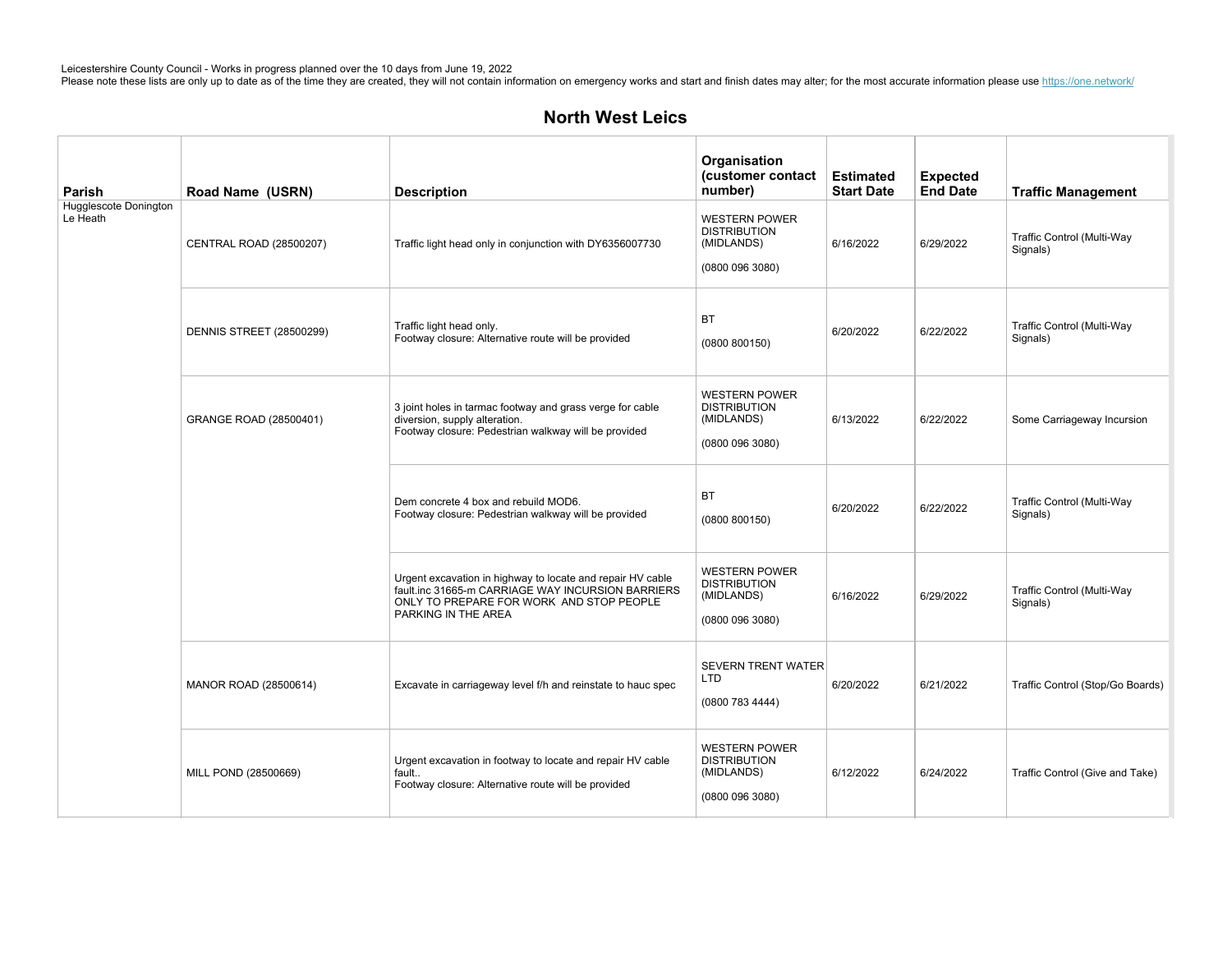| Parish                            | Road Name (USRN)              | <b>Description</b>                                                                  | Organisation<br>(customer contact<br>number)                                 | <b>Estimated</b><br><b>Start Date</b> | <b>Expected</b><br><b>End Date</b> | <b>Traffic Management</b>              |
|-----------------------------------|-------------------------------|-------------------------------------------------------------------------------------|------------------------------------------------------------------------------|---------------------------------------|------------------------------------|----------------------------------------|
| Hugglescote Donington<br>Le Heath | STATION ROAD (28500979)       | Traffic light head only in conjunction with DY6356007730                            | <b>WESTERN POWER</b><br><b>DISTRIBUTION</b><br>(MIDLANDS)<br>(0800 096 3080) | 6/16/2022                             | 6/29/2022                          | Traffic Control (Multi-Way<br>Signals) |
| Ibstock                           | CENTRAL AVENUE (28500206)     | 3LH for LB9081103-000013014846                                                      | <b>SEVERN TRENT WATER</b><br><b>LTD</b><br>(0800 783 4444)                   | 6/25/2022                             | 6/26/2022                          | Traffic Control (Multi-Way<br>Signals) |
|                                   | MELBOURNE ROAD (28500649)     | HV Hydrant Rebuild chamber.<br>Footway closure: Pedestrian walkway will be provided | <b>SEVERN TRENT WATER</b><br><b>LTD</b><br>(0800 783 4444)                   | 6/25/2022                             | 6/26/2022                          | Traffic Control (Multi-Way<br>Signals) |
|                                   | MILL HILL WOOD WAY (28503617) | ** *FC ? DLO ? REPAIR / REPLACE DEFECTIVE MANHOLE<br>FRAME AND COVERS               | <b>SEVERN TRENT WATER</b><br>L <sub>TD</sub><br>(0800 783 4444)              | 6/21/2022                             | 6/21/2022                          | Traffic Control (Two-Way<br>Signals)   |
|                                   | ORCHARD STREET (28500757)     | Replace 1 existing pole 0.5m x 0.5m                                                 | <b>BT</b><br>(0800 800150)                                                   | 6/23/2022                             | 6/23/2022                          | No Carriageway Incursion               |
| Kegworth                          | DERBY ROAD (28500301)         | Sluice Valve Rebuild chamber                                                        | <b>SEVERN TRENT WATER</b><br><b>LTD</b><br>(0800 783 4444)                   | 6/27/2022                             | 6/29/2022                          | Traffic Control (Multi-Way<br>Signals) |
|                                   | KEGWORTH BYPASS (28503861)    | RSB - install loops for an ATC site on behalf of LCC                                | <b>LEICESTERSHIRE</b><br>COUNTY COUNCIL<br>(01163052163)                     | 6/21/2022                             | 6/21/2022                          | Traffic Control (Two-Way<br>Signals)   |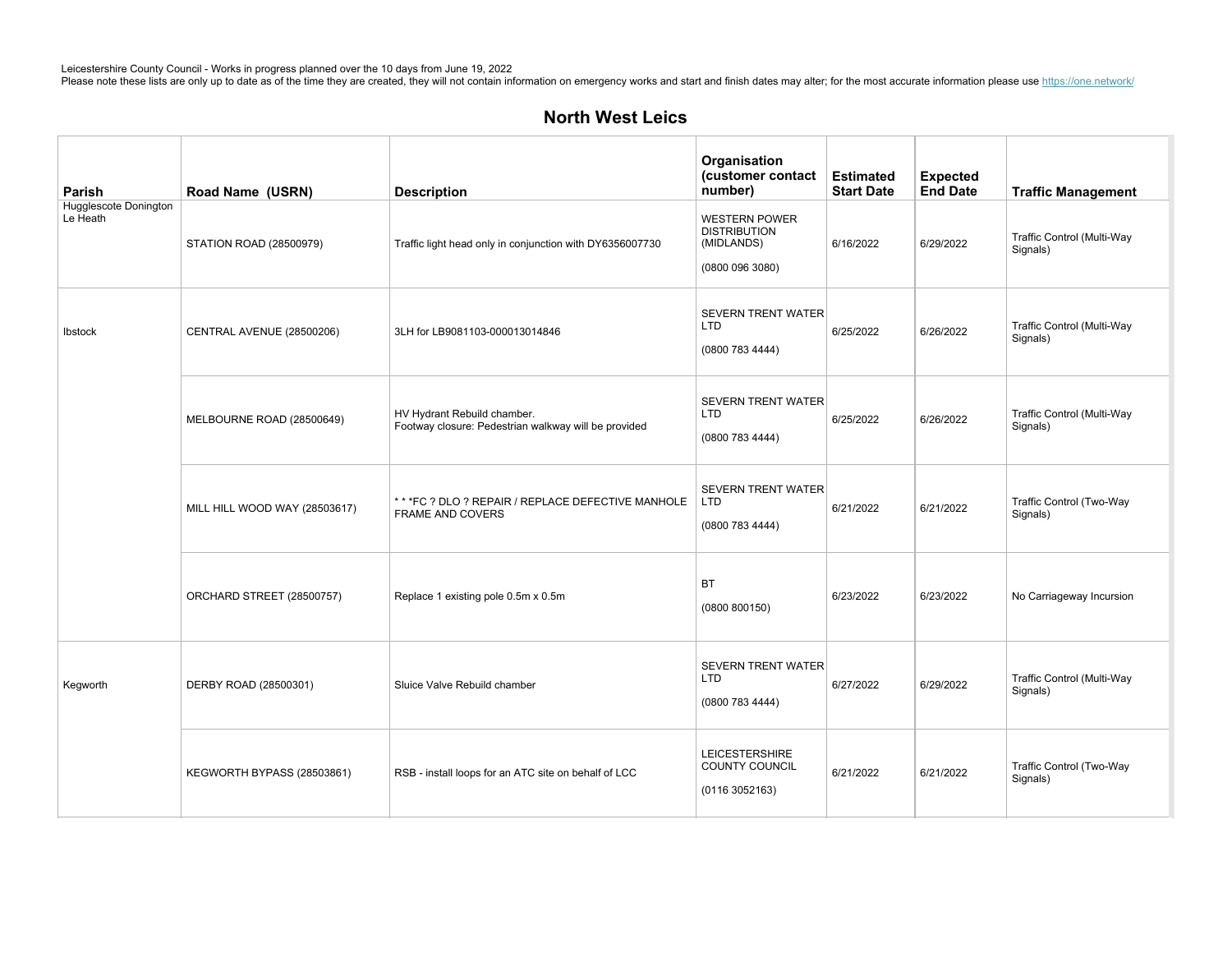| Parish               | Road Name (USRN)              | <b>Description</b>                                                                                                                                     | Organisation<br>(customer contact<br>number)                                 | <b>Estimated</b><br><b>Start Date</b> | <b>Expected</b><br><b>End Date</b> | <b>Traffic Management</b>              |
|----------------------|-------------------------------|--------------------------------------------------------------------------------------------------------------------------------------------------------|------------------------------------------------------------------------------|---------------------------------------|------------------------------------|----------------------------------------|
| Kegworth             | LONDON ROAD (28500565)        | 2 joint holes in tarmac footway and 6m trenching in tarmac<br>footway for reinforcement scheme.<br>Footway closure: Alternative route will be provided | <b>WESTERN POWER</b><br><b>DISTRIBUTION</b><br>(MIDLANDS)<br>(0800 096 3080) | 6/27/2022                             | 6/29/2022                          | Some Carriageway Incursion             |
|                      | PACKINGTON HILL (28500763)    | 3rd LH for LB9081103-000012915907B                                                                                                                     | <b>SEVERN TRENT WATER</b><br><b>LTD</b><br>(0800 783 4444)                   | 6/27/2022                             | 6/29/2022                          | Traffic Control (Multi-Way<br>Signals) |
|                      | SIDELEY (28500936)            | 4th LH for LB9081103-000012915907B                                                                                                                     | <b>SEVERN TRENT WATER</b><br><b>LTD</b><br>(0800 783 4444)                   | 6/27/2022                             | 6/29/2022                          | Traffic Control (Multi-Way<br>Signals) |
| Lockington-Hemington | HEMINGTON HILL (28500457)     | Topographical Survey, no excavation involved                                                                                                           | SEVERN TRENT WATER<br><b>LTD</b><br>(0800 783 4444)                          | 6/27/2022                             | 6/27/2022                          | Traffic Control (Two-Way<br>Signals)   |
|                      | MAIN STREET (28500605)        | Skip - Licence- 872520                                                                                                                                 | <b>LEICESTERSHIRE</b><br>COUNTY COUNCIL<br>(01163052163)                     | 6/13/2022                             | 6/26/2022                          | Some Carriageway Incursion             |
|                      | <b>WARREN LANE (28501952)</b> | 2 joint holes in grass verge and 650m trenching in grass verge<br>for reinforcement scheme work is to install HV cable along<br>warren lane            | <b>WESTERN POWER</b><br><b>DISTRIBUTION</b><br>(MIDLANDS)<br>(0800 096 3080) | 6/14/2022                             | 7/8/2022                           | Road Closure                           |
| Measham              | ORCHARD WAY (28501962)        | RC PERMIT AG 24/05                                                                                                                                     | <b>SEVERN TRENT WATER</b><br><b>LTD</b><br>(0800 783 4444)                   | 6/27/2022                             | 6/27/2022                          | Road Closure                           |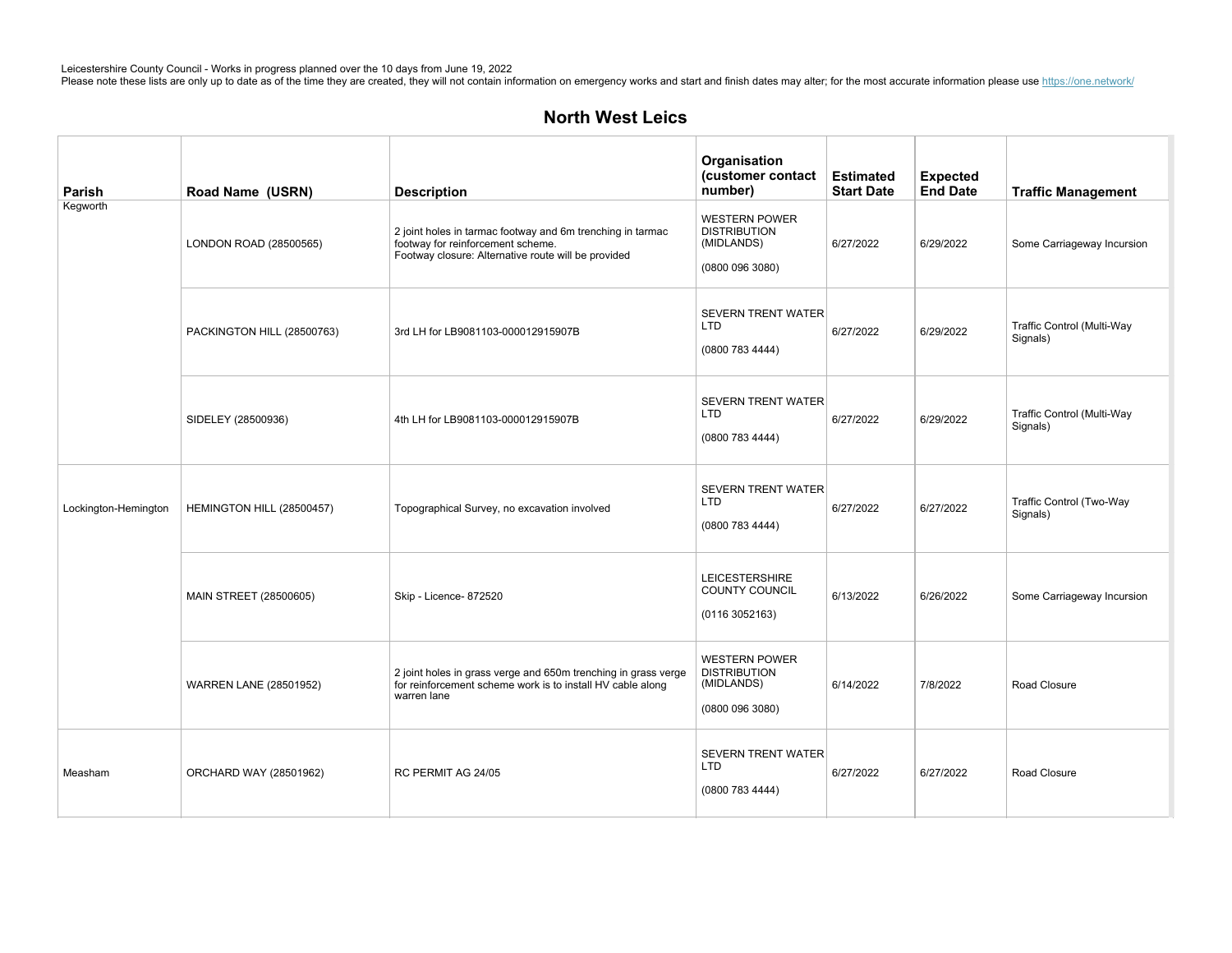| Parish                       | Road Name (USRN)             | <b>Description</b>                                                                                                                                                                                                                       | Organisation<br>(customer contact<br>number)                     | <b>Estimated</b><br><b>Start Date</b> | <b>Expected</b><br><b>End Date</b> | <b>Traffic Management</b>            |
|------------------------------|------------------------------|------------------------------------------------------------------------------------------------------------------------------------------------------------------------------------------------------------------------------------------|------------------------------------------------------------------|---------------------------------------|------------------------------------|--------------------------------------|
| Oakthorpe and<br>Donisthorpe | CHAPEL STREET (28500213)     | Please dig 1m x 1.5m fway for investigation due to void under<br>footway. If LCC issue please reinstate, if not please let inspector<br>know so can pass to relevant utility (FWAY Deterioration)                                        | <b>LEICESTERSHIRE</b><br>COUNTY COUNCIL<br>(01163052163)         | 6/20/2022                             | 6/20/2022                          | Traffic Control (Two-Way<br>Signals) |
|                              | IVY CLOSE (28500510)         | Skip Licence - 862953                                                                                                                                                                                                                    | <b>LEICESTERSHIRE</b><br><b>COUNTY COUNCIL</b><br>(01163052163)  | 3/2/2022                              | 6/22/2022                          | Some Carriageway Incursion           |
| Osgathorpe                   | MAIN STREET (28500603)       | Please jet and CCTV from M/H o/s 36 up and down stream and   LEICESTERSHIRE<br>cleanse all gulleys. CCTV any issues. See photos attached from COUNTY COUNCIL<br>previous works. Work with CCTV number 592104. Cheers<br>(Enguiry 849020) | (01163052163)                                                    | 6/24/2022                             | 6/24/2022                          | Traffic Control (Stop/Go Boards)     |
| Ravenstone with<br>Snibstone | ASHBY ROAD (28500028)        | PAA for site investigation works as part of roundabout<br>improvement scheme                                                                                                                                                             | <b>LEICESTERSHIRE</b><br><b>COUNTY COUNCIL</b><br>(01163052163)  | 6/1/2022                              | 9/30/2022                          | Road Closure                         |
|                              | SWANNINGTON ROAD (28501013)  | PAA for site investigation works as part of roundabout<br>improvement scheme                                                                                                                                                             | <b>LEICESTERSHIRE</b><br><b>COUNTY COUNCIL</b><br>(0116 3052163) | 6/1/2022                              | 9/30/2022                          | Road Closure                         |
| <b>Staunton Harold</b>       | NOTTINGHAM ROAD (28501734)   | Surface Dressing (Surface Dressing)                                                                                                                                                                                                      | <b>LEICESTERSHIRE</b><br><b>COUNTY COUNCIL</b><br>(01163052163)  | 6/16/2022                             | 6/22/2022                          | Traffic Control (Stop/Go Boards)     |
| Swannington                  | <b>HOUGH HILL (28500496)</b> | On track plant - to allow the access/egress of road rail vehicle<br>onto the track for bridge inspection. Hours of works between<br>10.00 - 17.00. Temporary Obstruction Boards in Operation                                             | <b>NETWORK RAIL</b><br>-PROMOTERS<br><b>NATIONAL</b>             | 6/25/2022                             | 6/25/2022                          | Traffic Control (Stop/Go Boards)     |